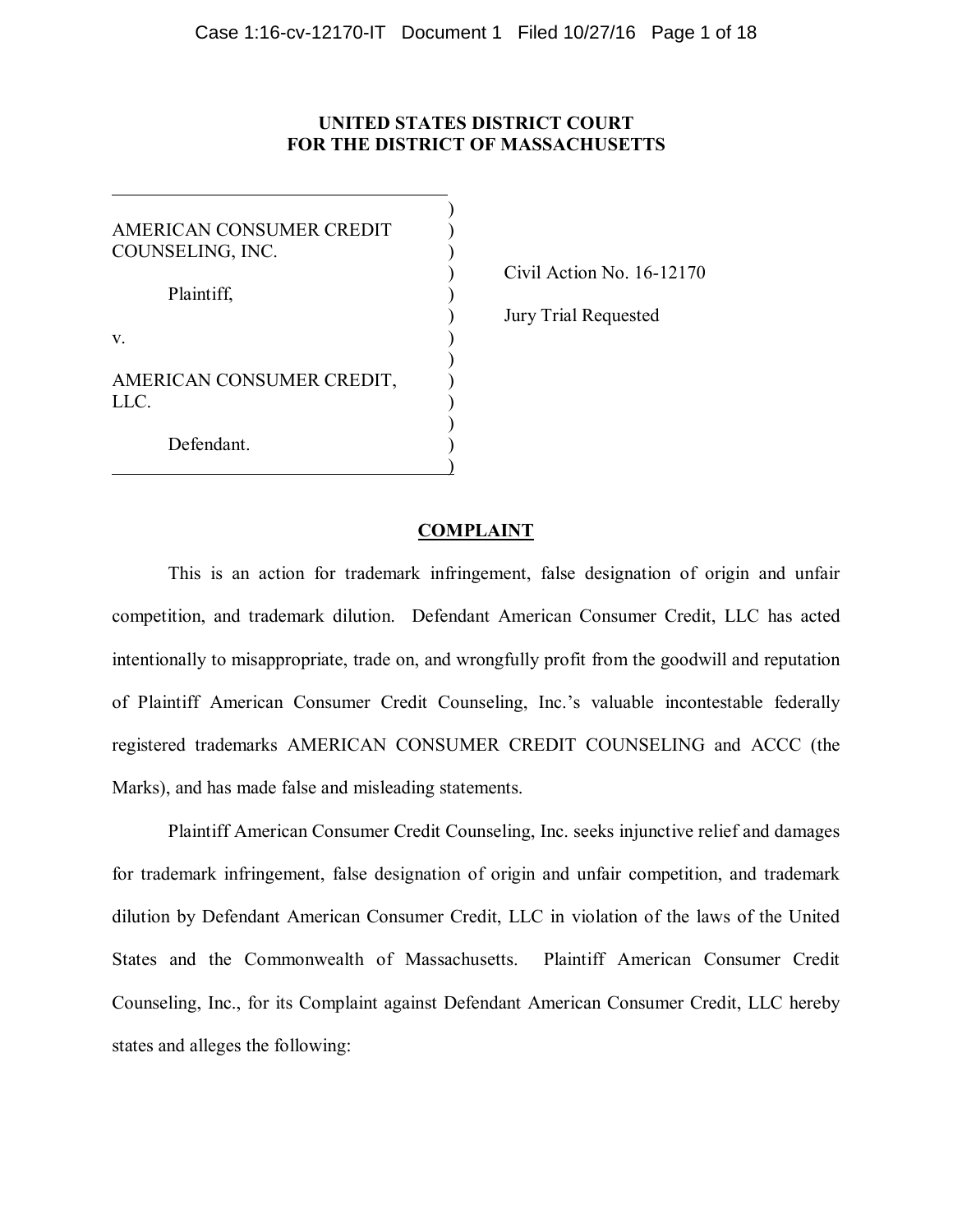#### **PARTIES**

1. Plaintiff American Consumer Credit Counseling, Inc. (ACCC) is a Massachusetts non-profit corporation organized under the laws of the Commonwealth of Massachusetts, with a principal place of business located at 130 Rumford Ave., Suite 202 Auburndale, Massachusetts.

2. Defendant American Consumer Credit, LLC, (ACC Florida) is a Florida corporation organized under the laws of Florida, with its principal place of business at 18 Bovard Ave, Ormond Beach, Florida.

#### **JURISDICTION AND VENUE**

3. The Court has subject matter jurisdiction under 28 U.S.C. §§ 1331 (federal question) and 1338 (patent, trademark and unfair competition claims). The federal claims include trademark infringement, and false designation of origin and unfair competition, under the Lanham Act.

4. The Court has also subject matter jurisdiction under 28 U.S.C. §§ 1332 because the suit is between citizens of different states and the amount in controversy exceeds seventy-five thousand dollars (\$75,000), exclusive of interest and costs.

5. This Court has jurisdiction over the state law and common law claims under the doctrine of supplemental jurisdiction under 28 U.S.C. § 1367. The state and common law claims arise from or are substantially related to the same acts giving rise to the federal claims.

6. This Court has personal jurisdiction over Defendant ACC Florida under Mass. Gen. Laws Ch. 223A, § 3, because, *inter alia*, ACC Florida has conducted and upon information and belief continues to transact business in the Commonwealth of Massachusetts. ACC Florida commits acts of trademark infringement and unfair competition in while using trademarks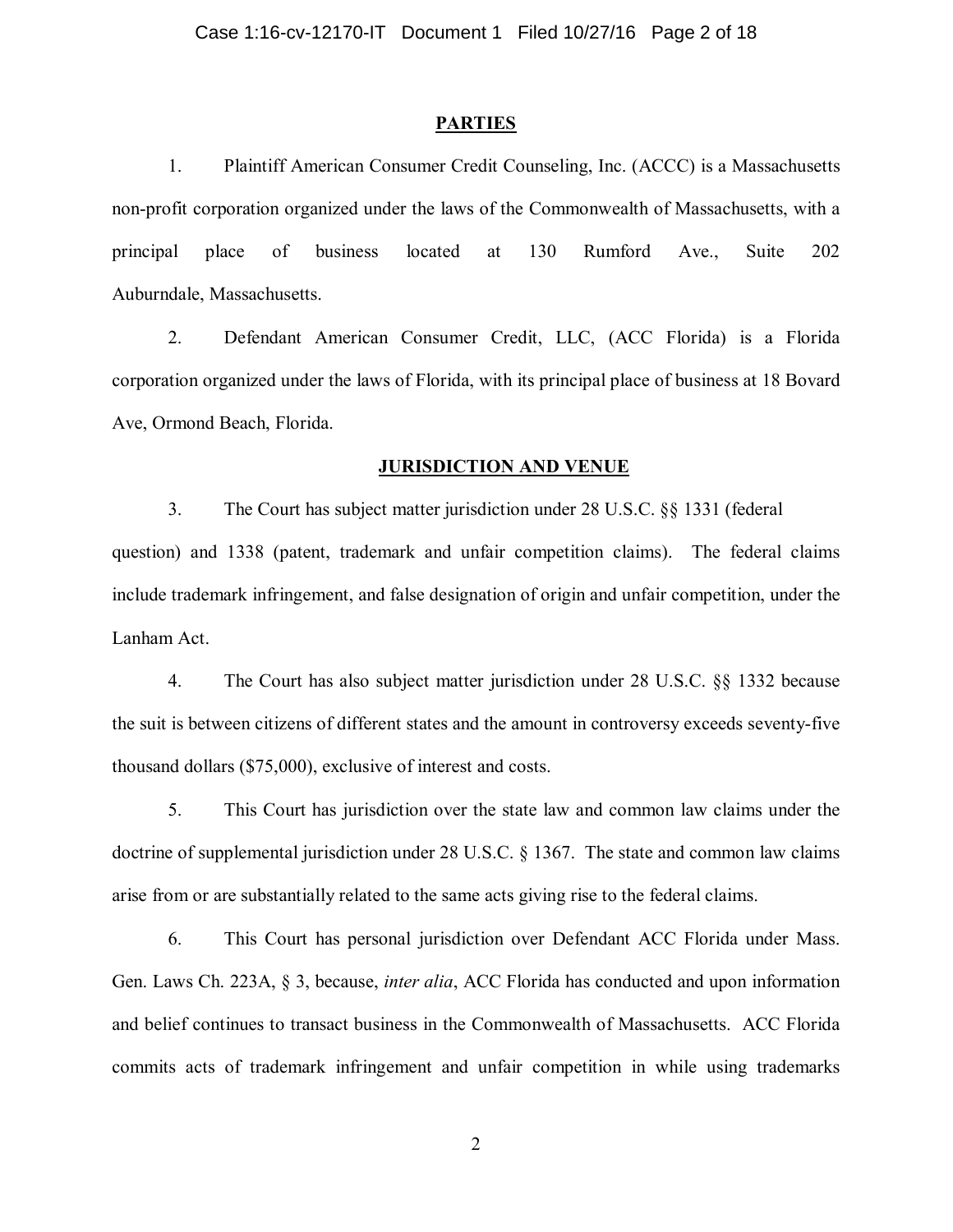### Case 1:16-cv-12170-IT Document 1 Filed 10/27/16 Page 3 of 18

confusingly similar to ACCC's mark to conduct or solicit business through advertising, offering for sale, and selling of confusingly similar services.

7. ACC Florida has at least one customer in Massachusetts, and that customer has confused ACC Florida with ACCC, and misdirected her correspondence intended for ACC Florida to ACCC, including correspondence enclosing her confidential credit reports. Upon information and belief, ACC Florida provides legal services to this customer in Massachusetts.

8. Upon information and belief, ACC Florida has additional customers in Massachusetts, and solicits customers in Massachusetts.

9. ACC Florida's website, found at aconsumercredit.com, is continuously available to Massachusetts residents, and has interactive features available to Massachusetts residents, including (a) an instant chat feature, which allows a website visitor to have an interactive realtime chat with a representative of ACC Florida, (b) a "Free Consultation" form that can be filled out by a prospective customer with, among other items, name, phone number, email address and state, and the promise "Complete this form and one of our counselors will contact you to discuss how we can help you ....", and (c) a "Send us a message" feature that invites website visitors to leave a message for ACC Florida.

10. ACC Florida's website features numerous blog posts, at least two of which explicitly mention Massachusetts, including one that concerns laws for timeshare rescission periods and gives two only two examples, Massachusetts and Florida, and another that lists state rescission periods, including Massachusetts, and provides a link to information about filing a consumer complaint with the Massachusetts Attorney General. These features are tailored to Massachusetts residents and encourage Massachusetts residents to use ACC Florida's services.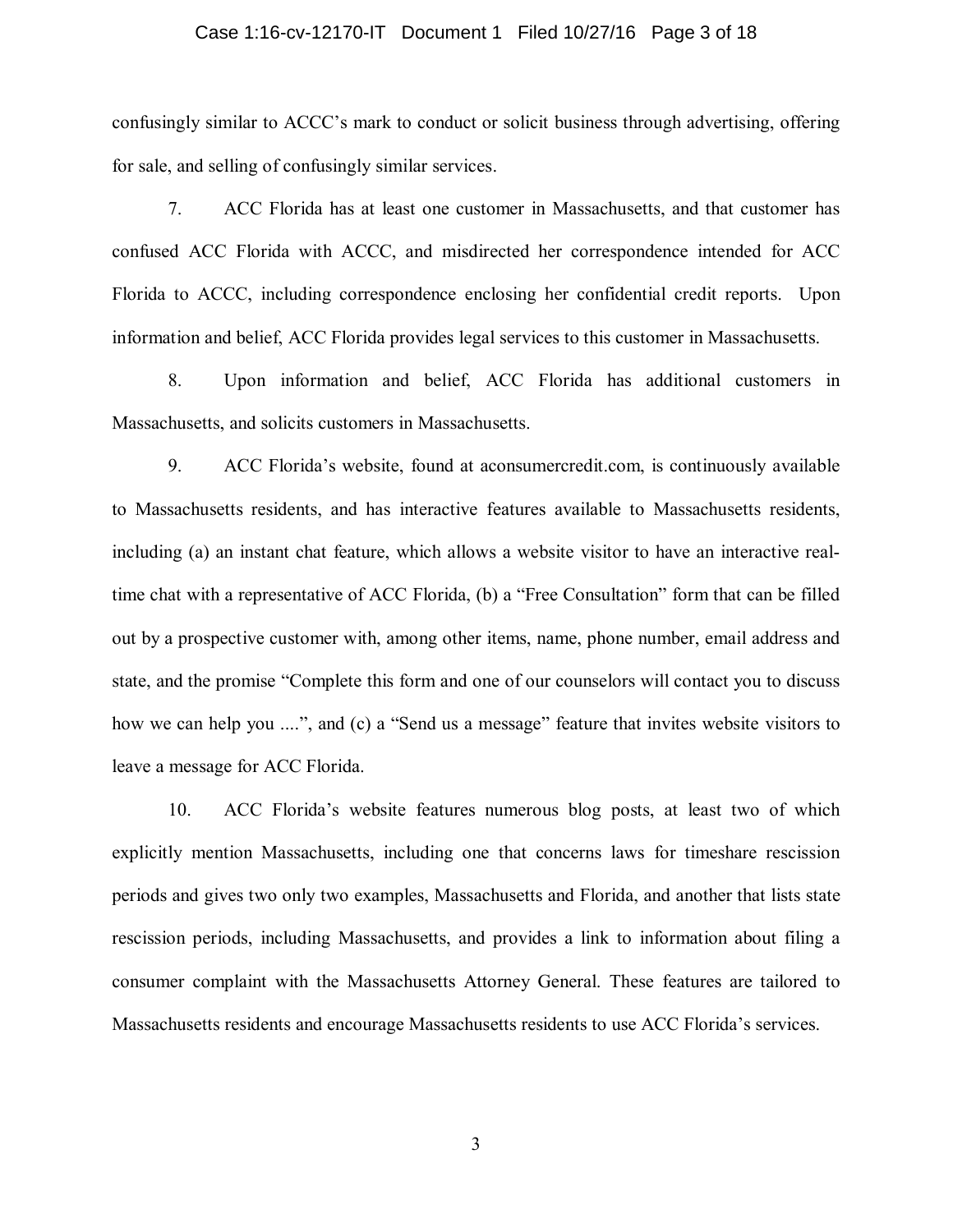### Case 1:16-cv-12170-IT Document 1 Filed 10/27/16 Page 4 of 18

11. ACC Florida's uses social media to reach potential customers nationwide, including Facebook, Yelp, Twitter, Google+ and Pinterest, and upon information and belief, uses such social media platforms to reach Massachusetts customers.

12. ACC Florida engages in widespread telephone solicitation and upon information and belief, does so to reach Massachusetts residents.

13. ACC Florida's website does not prohibit access or use of the website or any feature of the website by Massachusetts residents.

14. Between August 2015 and August 2016, ACCC's counsel sent 4 letters and emails to American Consumer Credit, LLC (ACC Florida) and made two telephone calls to ACC Florida's attorney, Mr. Michael Saracco. These communications made ACC Florida aware of ACCC's incontestable federal registrations identified in paragraph 22 below.

15. ACC Florida responded to one of the emails on August 15, 2016 stating "we are currently working on a solution," and then went silent. ACC Florida has not responded to ACCC's latest cease and desist letter of August 19, 2016, and has not ceased its infringing activity.

16. ACCC, a Massachusetts-based company, is injured by ACC Florida's wrongful conduct as alleged in the paragraphs below, and that harm is felt in Massachusetts, where ACCC resides.

17. These actions give rise to personal jurisdiction over ACC Florida in this Court.

18. Venue in this district is proper under 28 U.S.C. § 1391 because (a) a substantial portion of the events giving rise to ACCC's claims occurred in the Massachusetts, namely the infringing use of trademarks in Massachusetts in connection with soliciting and providing services to Massachusetts residents in connection with the infringing marks, (b) a substantial part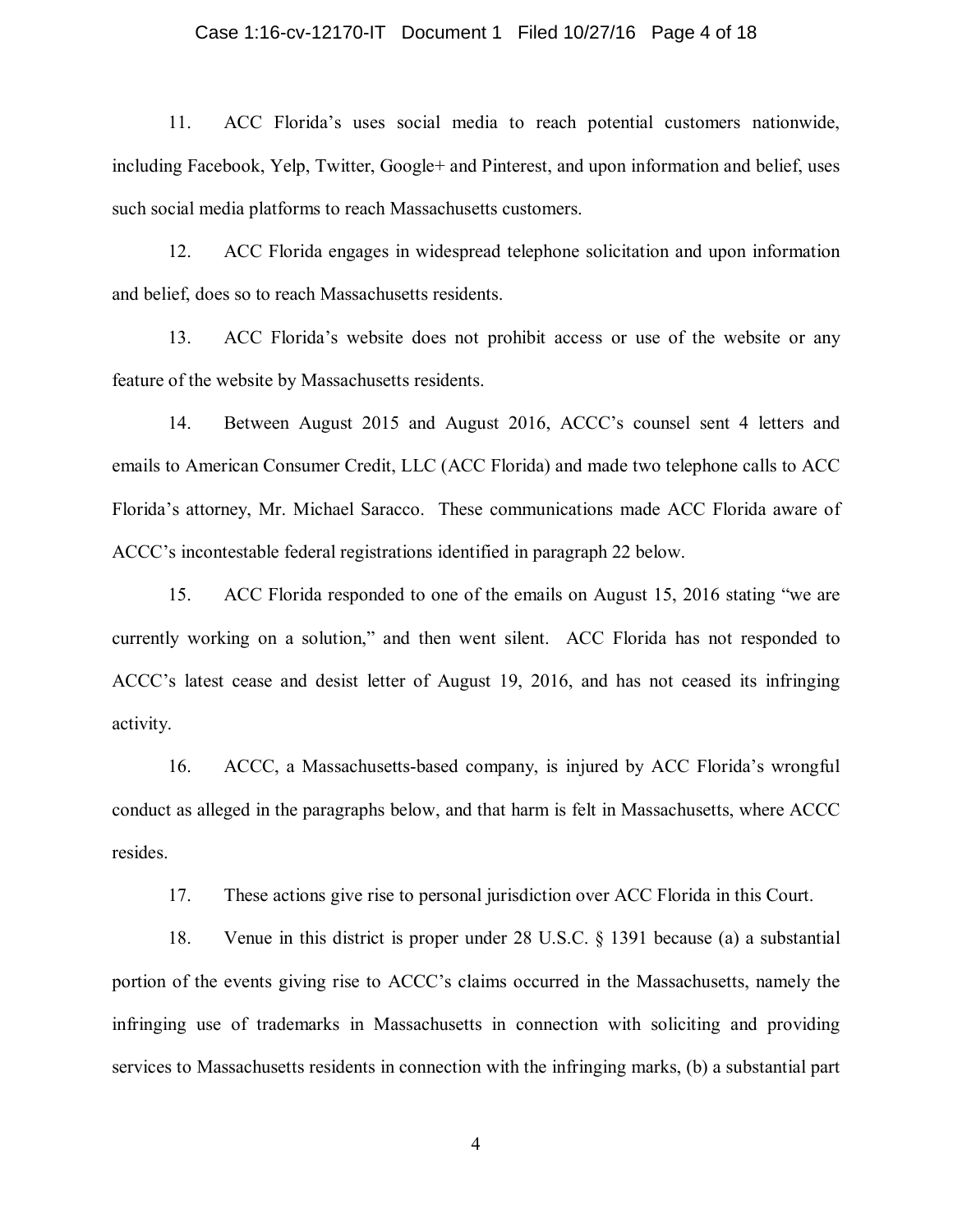of the property that is the subject of the action, namely ACCC trademark rights in the marks AMERICAN CONSUMER CREDIT COUNSELING and ACCC (the Marks), are situated in Massachusetts, and (c) Defendant ACC Florida is subject to personal jurisdiction in this Court.

# **FACTS COMMON TO ALL COUNTS**

19. Plaintiff ACCC's non-profit community service mission is to provide financial

and debt counseling and education to needy individuals and families nationwide. ACCC

describes its mission on its website, at consumercredit.com, a website address it has used since

1996 in connection with the Marks:

**Nonprofit Consumer Credit Counseling, Debt Management, and Debt Consolidation** American Consumer Credit Counseling (ACCC) provides nonprofit credit counseling, debt management plans, debt consolidation and financial education services to consumers nationwide. Our certified and professionally trained credit counseling team assists consumers by providing workable solutions for their financial problems. We offer debt relief to individuals and families that are suffering from stress related to credit card debt by providing effective credit counseling, helping to consolidate debt, and advising on debt management.

ACCC strives to develop a greater community of financially responsible individuals and families that will thrive for generations to come. Through collaboration with community partners and financial institutions, ACCC is dedicated to providing unsurpassed financial education and services to those who need it most.

20. ACCC has become one of the nation's leading providers of financial education

and counseling services, providing a non-profit community service oriented alternative to forprofit debt-reorganization companies. It has clients in every state, is authorized to do business in all 50 states, and is specifically licensed to provide debt management services in every state that requires such a license. Since its founding, ACCC has helped over 560,000 clients in its 20-plus years of providing services. Just last year, ACCC served over 55,000 clients, and over 40,000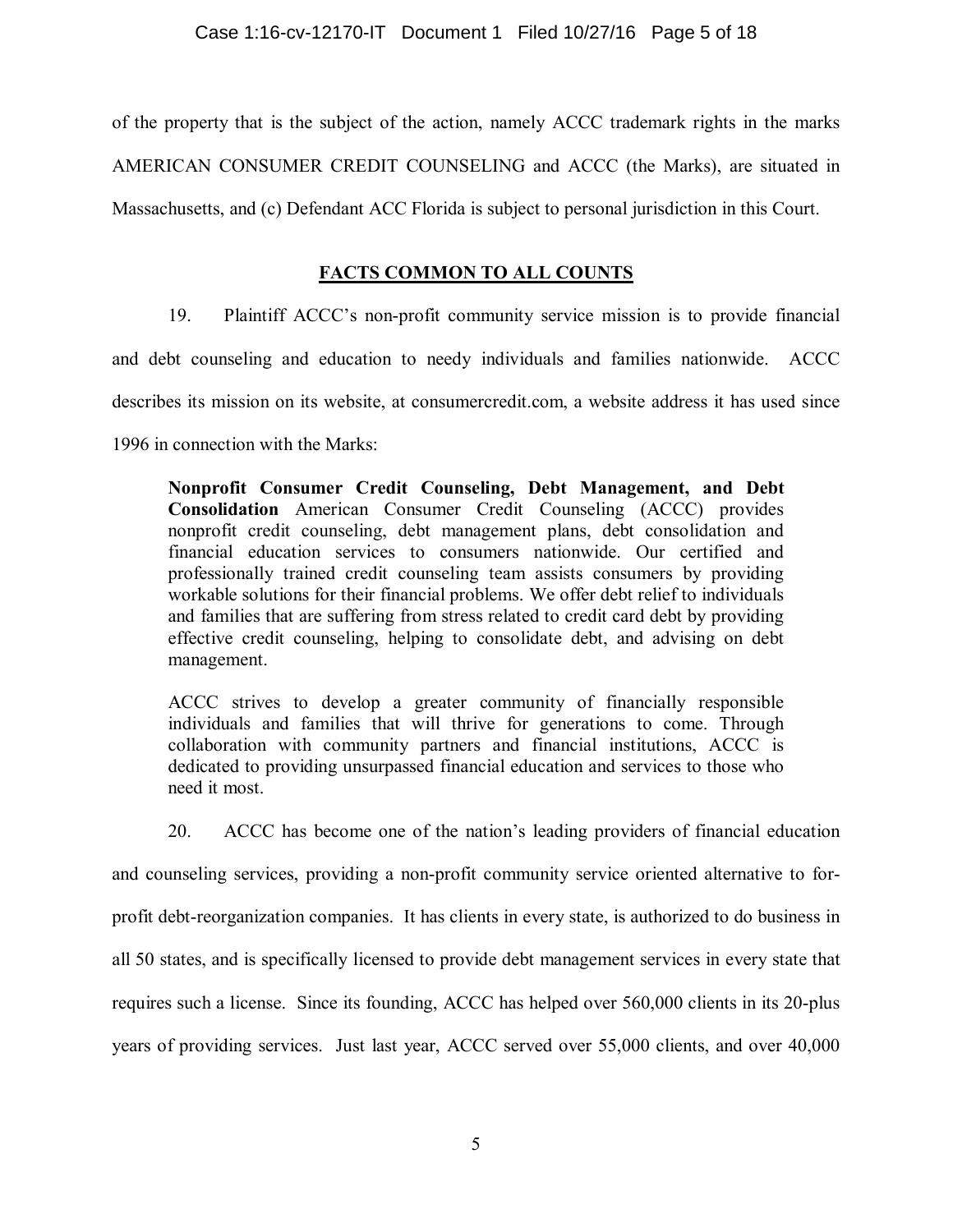### Case 1:16-cv-12170-IT Document 1 Filed 10/27/16 Page 6 of 18

clients year-to-date. ACCC typically provides its services via the telephone and the Internet, as well as providing educational seminars at its offices.

21. ACCC is also approved by the U.S. Department of Justice Executive Office of the United States Trustee and several federal bankruptcy courts to provide pre-bankruptcy and postbankruptcy debtor education in 49 states, and by the U.S. Department of Housing and Urban Development (HUD) to perform pre-purchase housing counseling, post-purchase counseling, money debt management, mortgage delinquency and default resolution, and homebuyer education programs, as well as home equity conversion mortgage counseling, and also provides.

22. Since its founding, all ACCC's services have always been provided in connection with its marks AMERICAN CONSUMER CREDIT COUNSELING and ACCC. ACCC also owns incontestable Federal Registration Nos. 3,253,648 for AMERICAN CONSUMER CREDIT COUNSELING, and 2,366,063 for ACCC ("the Registrations"). Both incontestable Registrations are for "credit and debt inquiry and consultation services, debt and credit counseling; debt repayment planning and scheduling; debt consolidation services; educational services, namely conducting seminars, workshops, and individual instruction in the field of credit, debt, and money management." ACCC has continuously used the Marks in connection with these services since at least 1992.

23. Defendant ACC Florida, based in the Daytona Beach greater metropolitan area, was incorporated in 2013 by Dana Micallef. ACC Florida prominently uses the marks AMERICAN CONSUMER CREDIT and ACC, on its website at aconsumercredit.com, which upon information and belief went live in January 2013:

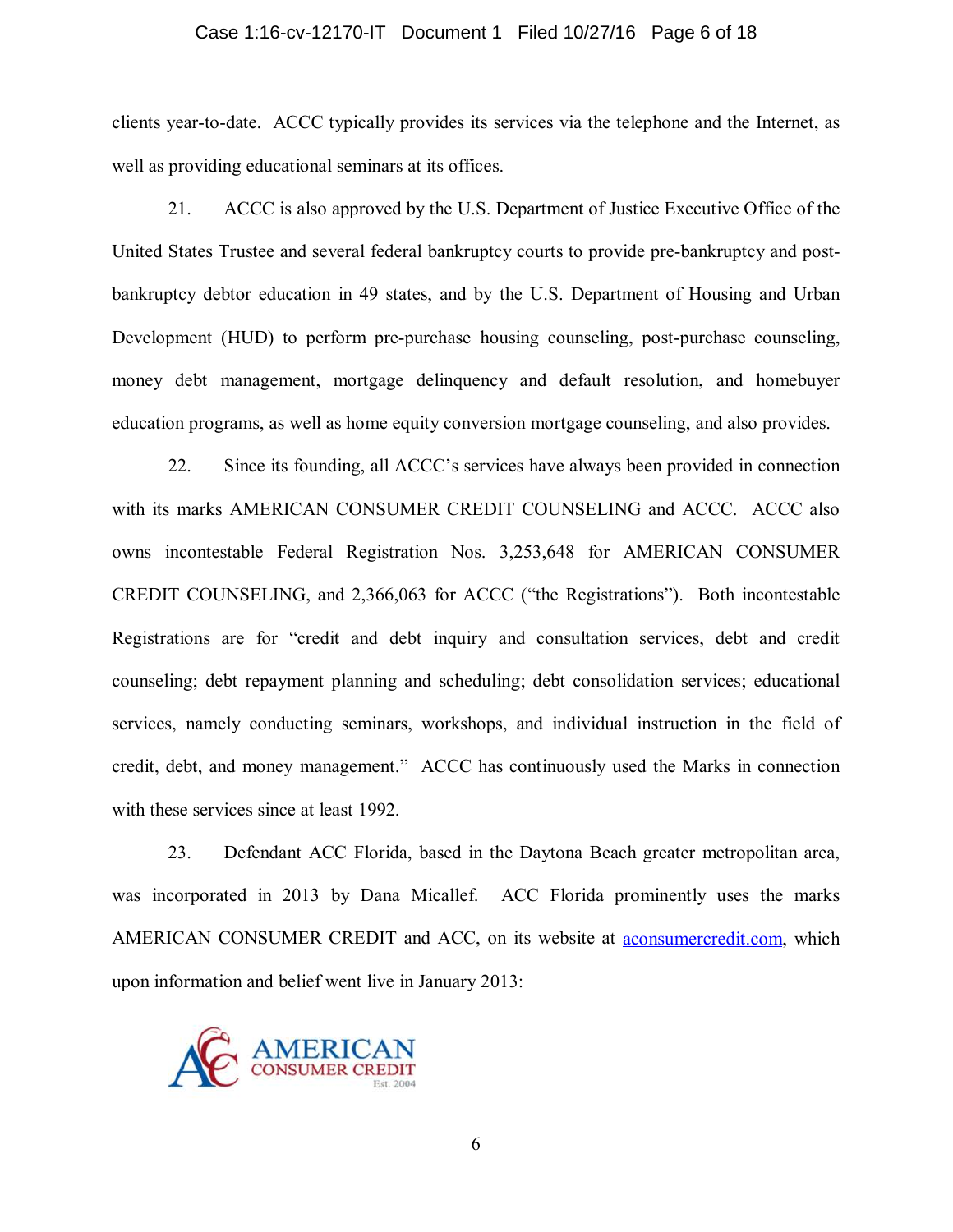### Case 1:16-cv-12170-IT Document 1 Filed 10/27/16 Page 7 of 18

24. Defendant ACC Florida sometimes shortens its name to "American" in its advertising.

25. Upon information and belief, Defendant ACC Florida has customers throughout the country.

26. Defendant ACC Florida has customers in Massachusetts, Arizona, California, Florida, Illinois, Indiana, Nevada, New Jersey, New York, North Carolina, Ohio, Pennsylvania, Texas, Utah, and Canada.

27. Although Defendant ACC Florida claims to have been in business "since 2004," ACC Florida was in fact not formed until 2013, and its website address URL aconsumercredit.com was not created until January 7, 2013.

28. Upon information and belief, Defendant ACC Florida began using the marks AMERICAN CONSUMER CREDIT in 2013.

29. Upon information and belief, Defendant ACC Florida began using the mark ACC in 2013.

30. Upon information and belief, Defendant ACC's statements that it was founded or established in 2004, and that it has been providing services since 2004, are false statements.

31. From at least September 22, 2012 until at least April 8, 2016, Defendant ACC Florida used the web address consumeraide.org, on which it prominently used the AMERICAN CONSUMER CREDIT mark in connection with offering "consumer education and fraud alerts" and "contract disputes and restitution from Fraud," and described itself as "A Consumer Advocacy Group." Defendant ACC Florida's statement that it is a "A Consumer Advocacy Group," falsely suggests it is something other than a for-profit enterprise that charges people for its services, and thus this statement is false.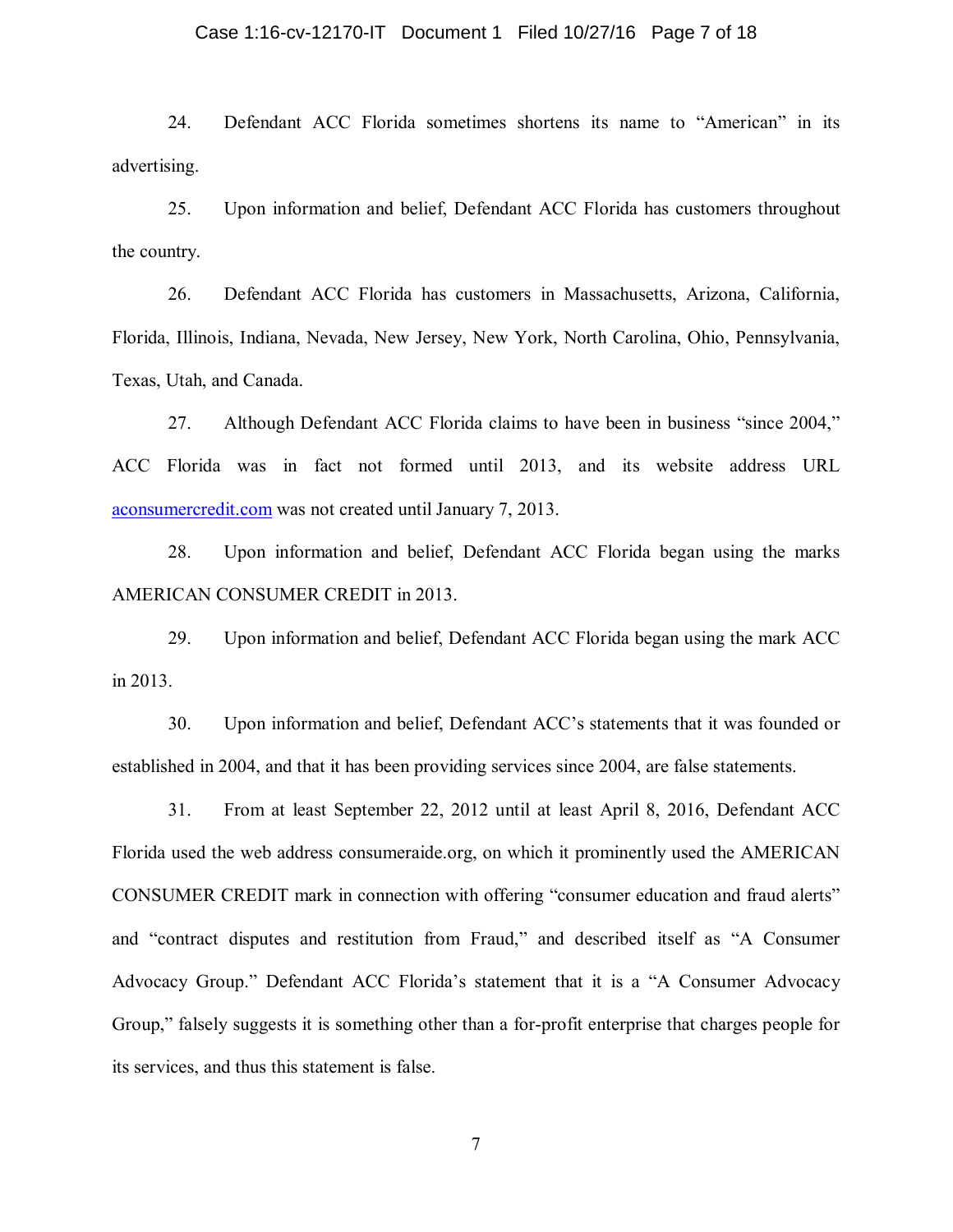### Case 1:16-cv-12170-IT Document 1 Filed 10/27/16 Page 8 of 18

32. On its current Facebook and Yelp pages, Defendant ACC Florida falsely states: "Our 12 Year Established BBB Rated A+ team of counselors will help you ....". At least one customer actually relied on this false statement, noting in her BBB complaint: "I am looking for this company to have a decreased rating on bbb. It now has A+ which is beyond me as this is evidently a scam/fraud." The false A+ rating was also found on the website at aconsumercredit.com as late as 2014, and as late as 2013 on the website at consumeraide.org, at the top of the home page along with the AMERICAN CONSUMER CREDIT mark.

33. Defendant ACC Florida also repeatedly claims to have "staff" of attorneys. However, ACC Florida's website indicates it merely uses a single outside attorney, not a "staff" of in-house attorneys. Upon information and belief, ACC Florida does not in fact have a staff of attorneys, and thus ACC's statement is false.

34. Upon information and belief, Defendant ACC Florida is advertising, soliciting and providing legal services throughout the country without proper licensing. ACC Florida has solicited at least one client through a cold call, and has national advertising that includes its website and social media sites, including Facebook, Pinterest, Google+, and Yelp. ACC Florida's Twitter feed from May 17 to October 10, 2016, shows over 20 instances of ACC Florida offering "legal services" and touting its "legal team." This national advertising and solicitation, along with actual evidence of clients throughout the country, indicates that ACC Florida is advertising, soliciting and providing legal advice throughout the country, despite the fact that ACC Florida's only self-described "staff attorney," Michael Saracco, is licensed to practice only in Florida.

35. Defendant ACC Florida is willfully and purposefully using the marks AMERICAN CONSUMER CREDIT, AMERICAN, and ACC in connection with its services in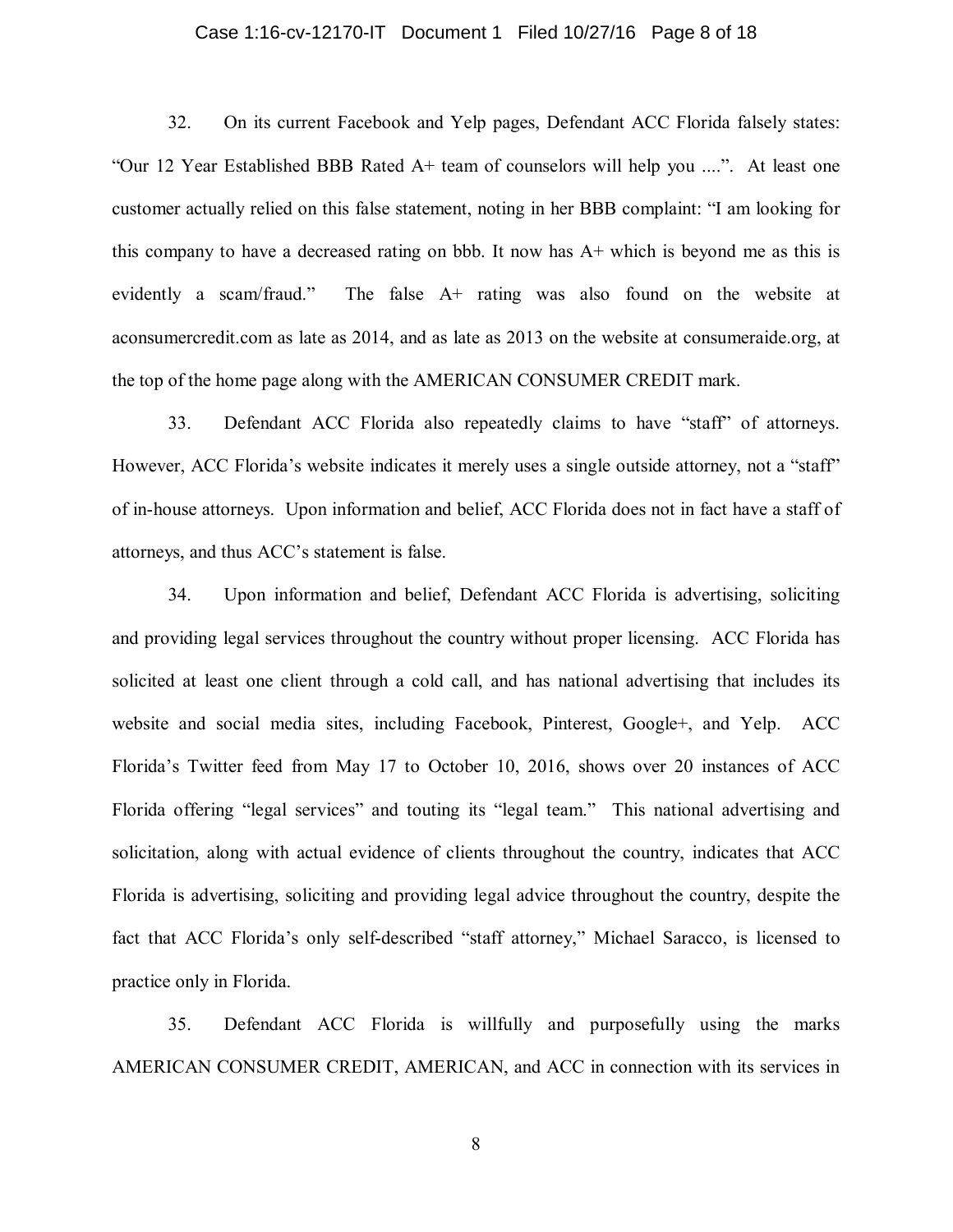### Case 1:16-cv-12170-IT Document 1 Filed 10/27/16 Page 9 of 18

such a way as to create a false impression that ACC Florida and its services are affiliated or related to ACCC and its services.

36. Upon information and belief, Defendant ACC Florida chose the domain name aconsumercredit.com because of its similarity with Plaintiff ACCC's consumercredit.com domain name, and used the domain name aconsumercredit.com in conjunction with the marks AMERICAN CONSUMER CREDIT, AMERICAN and ACCC, and in conjunction with the false statements made as alleged in paragraphs 30, 31, 32, and 33 above, in an effort to cause confusion and divert potential customers from Plaintiff ACCC to Defendant ACC Florida, and/or to create a false impression that ACC Florida and its services are affiliated or related to ACCC and its services, is likely to cause consumer confusion and harm to ACCC's reputation in the marketplace. and is likely to cause such consumer confusion.

37. Defendant ACC Florida's use of the marks AMERICAN CONSUMER CREDIT, AMERICAN, and ACC in connection with its services is likely to cause consumer confusion and harm to ACCC's reputation in the marketplace.

### **CAUSES OF ACTION**

# **FIRST CAUSE OF ACTION**  *Trademark Infringement in Violation of the Lanham Act*  **(15 U.S.C. §1114)**

38. ACCC repeats and realleges the facts set forth in each of the preceding paragraphs.

39. Defendant ACC Florida is using the marks AMERICAN CONSUMER CREDIT, AMERICAN and ACC in connection with the sale, offer for sale, and advertising and marketing of its services in commerce, without authorization from ACCC, and these marks are colorable imitations of Plaintiff ACCC's Marks.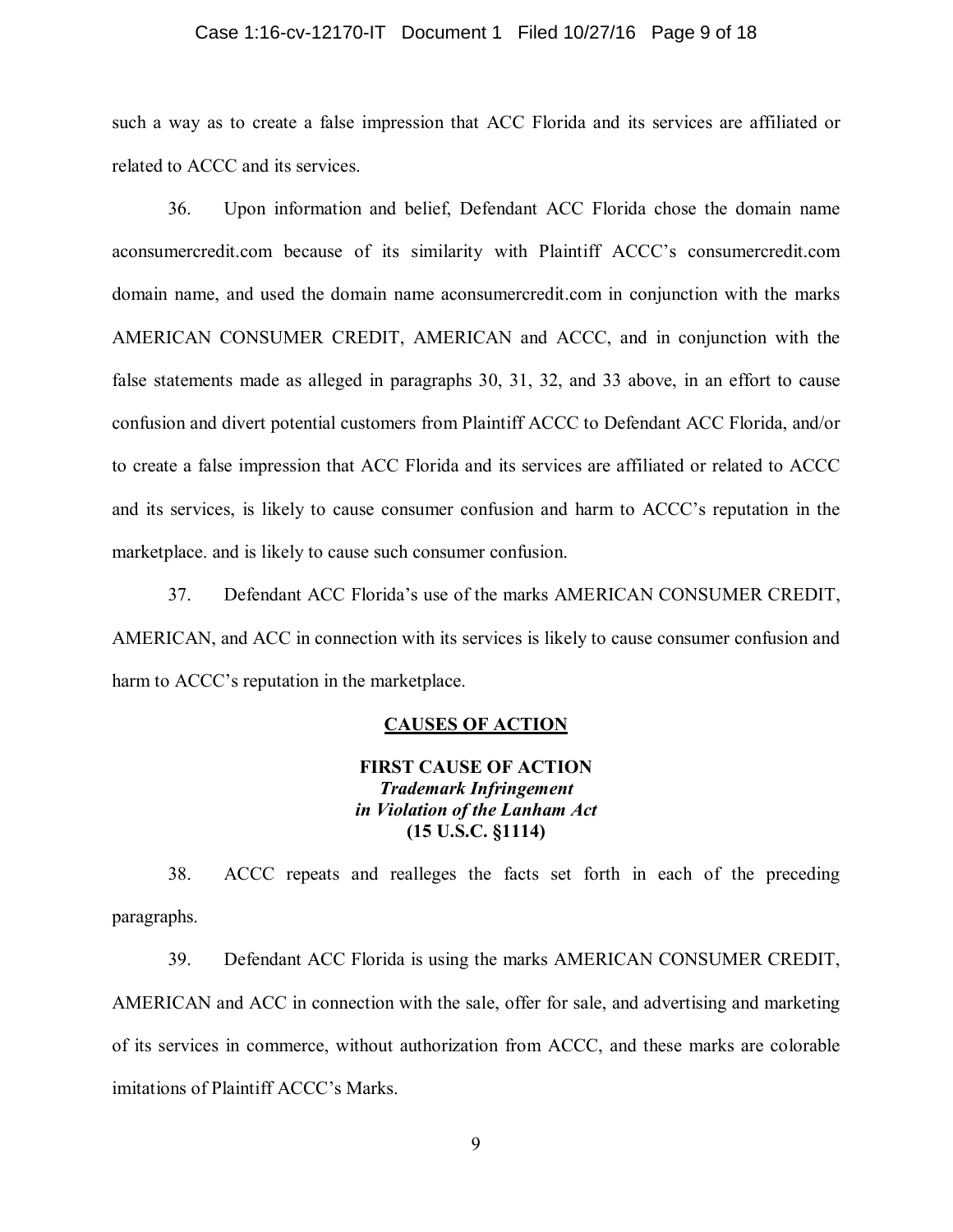### Case 1:16-cv-12170-IT Document 1 Filed 10/27/16 Page 10 of 18

40. Defendant ACC Florida's unlawful use of these marks is likely to cause confusion, mistake, or deception as to affiliation, connection, or association, of Defendant ACC Florida and its services with Plaintiff ACCC and its services, and is likely to cause confusion, mistake, or deception regarding the origin of Defendant ACC Florida's services, and sponsorship or approval by Plaintiff ACCC.

41. Defendant ACC Florida's use of the marks AMERICAN CONSUMER CREDIT and AMERICAN constitute infringement of ACCC's incontestable Federal Registration No. 3,253,648 for AMERICAN CONSUMER CREDIT COUNSELING, pursuant to 15 U.S.C. §1114.

42. Defendant ACC Florida's use of the mark ACC constitutes infringement of ACCC's incontestable Federal Registration No. 2,366,063 for ACCC, pursuant to 15 U.S.C. §1114.

43. Defendant ACC Florida's unlawful acts will result in harm to Plaintiff ACCC's reputation and its goodwill in the Marks in the marketplace.

44. Defendant ACC Florida's conduct described above has been willful, reckless, and in total disregard for ACCC's valuable trademark rights.

45. By reason of the foregoing, ACCC has suffered monetary damages and loss of goodwill. Defendant ACC Florida's acts are causing irreparable injury to ACCC, for which there is no adequate remedy at law, and will continue to do so unless Defendant ACC Florida's use of the marks AMERICAN CONSUMER CREDIT, AMERICAN and ACC is immediately enjoined by this Court.

46. As a result of Defendant ACC Florida's acts described herein, Plaintiff ACCC is entitled to damages in an amount to be proven at trial. By reason of the foregoing, ACCC has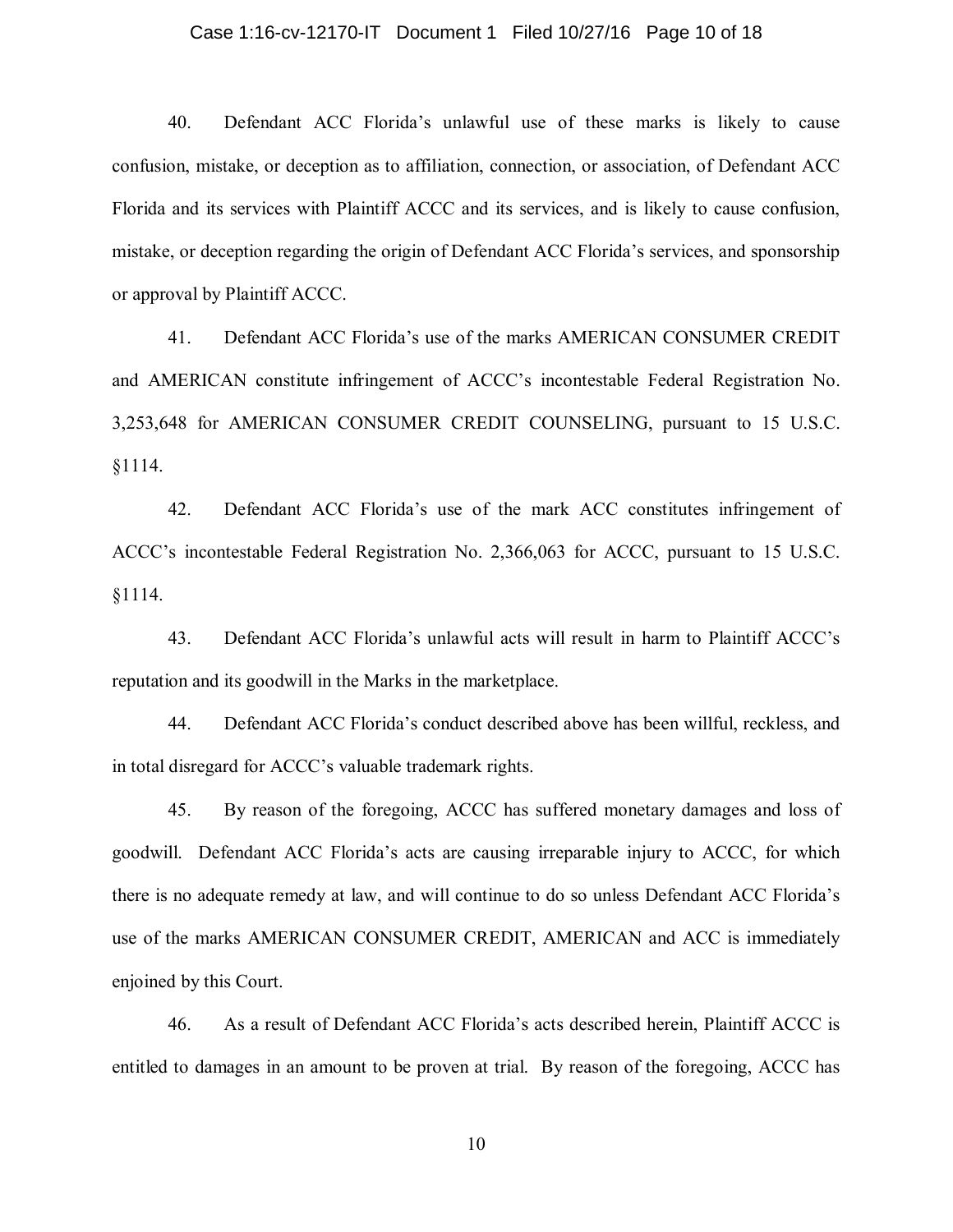been damaged and is suffering, and will continue to suffer irreparable harm, and is entitled to immediate injunctive relief and damages.

# **SECOND CAUSE OF ACTION**  *False Designation of Origin and Federal Unfair Competition in Violation of the Lanham Act*  **(15 U.S.C. §1125)**

47. ACCC repeats and realleges the facts set forth in each of the preceding paragraphs.

48. Defendant ACC Florida is using the marks AMERICAN CONSUMER CREDIT, AMERICAN and ACC in connection with the sale, offer for sale, and advertising and marketing of its services in commerce, without authorization from ACCC.

49. Defendant ACC Florida's unlawful use of these marks is likely to cause confusion, mistake, or deception as to affiliation, connection, or association, of Defendant ACC Florida and ACCC, and is likely to cause confusion, mistake, or deception regarding the origin, sponsorship or approval of ACC Florida's services and commercial activities by Plaintiff ACCC.

50. ACC Florida's false statements alleged in paragraphs 30, 31, 32, and 33 above are made in commercial advertising and promotion, and are false and misleading descriptions of facts and false and misleading representations of facts that are likely to cause confusion, mistake or to deceive as to ACC Florida's services and commercial activities.

51. ACC Florida's use of the domain name aconsumercredit.com in conjunction with the marks AMERICAN CONSUMER CREDIT, AMERICAN and ACCC, and in conjunction with the false statements made as alleged in paragraphs 30, 31, 32, and 33 above, is likely to cause confusion, mistake, or deception as to affiliation, connection, or association, of Defendant ACC Florida and ACCC, and is likely to cause confusion, mistake, or deception regarding the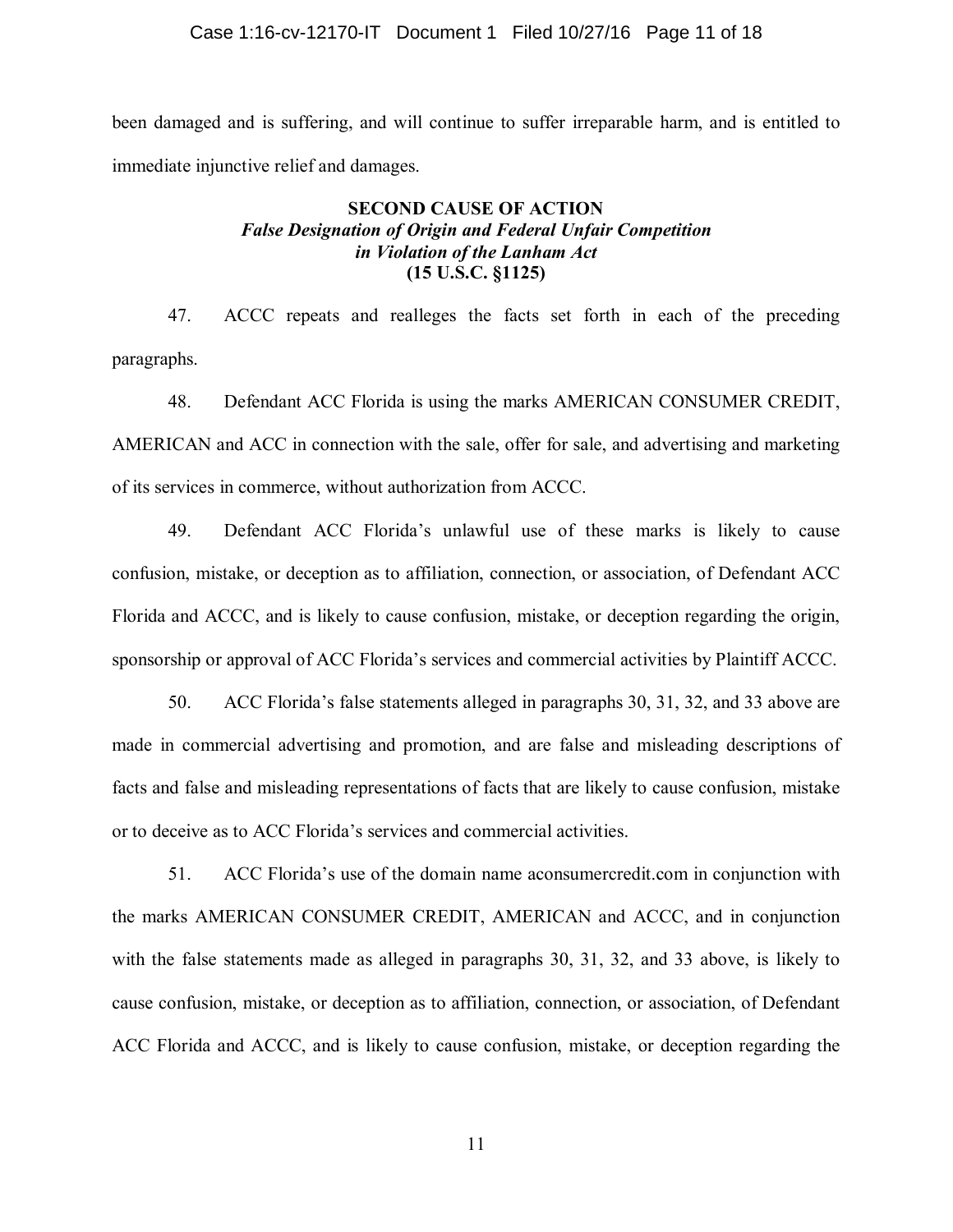### Case 1:16-cv-12170-IT Document 1 Filed 10/27/16 Page 12 of 18

origin, sponsorship or approval of ACC Florida's services and commercial activities by Plaintiff ACCC.

52. Defendant ACC Florida has engaged in unlawful acts that constitute unfair competition and false designation of origin in violation of §43(a) of the Lanham Act, codified at 15 U.S.C. 1125(a).

53. Defendant ACC Florida's unlawful acts will result in harm to Plaintiff ACCC's reputation and its goodwill in the Marks in the marketplace.

54. Defendant ACC Florida's conduct described above has been willful, reckless, and in total disregard for ACCC's valuable rights.

55. By reason of the foregoing, ACCC has suffered monetary damages and loss of goodwill. Defendant ACC Florida's acts are causing irreparable injury to ACCC, for which there is no adequate remedy at law, and will continue to do so unless Defendant ACC Florida's unlawful acts, including ACC Florida's use of the marks AMERICAN CONSUMER CREDIT, AMERICAN and ACC, and its false statements, are immediately enjoined by this Court.

56. As a result of Defendant ACC Florida's acts described herein, Plaintiff ACCC is entitled to damages in an amount to be proven at trial. By reason of the foregoing, ACCC has been damaged and is suffering, and will continue to suffer irreparable harm, and is entitled to immediate injunctive relief and damages.

## **THIRD CAUSE OF ACTION**  *Unfair Competition and Trademark Infringement in Violation of Massachusetts Common Law*

57. ACCC repeats and realleges the facts set forth in each of the preceding paragraphs.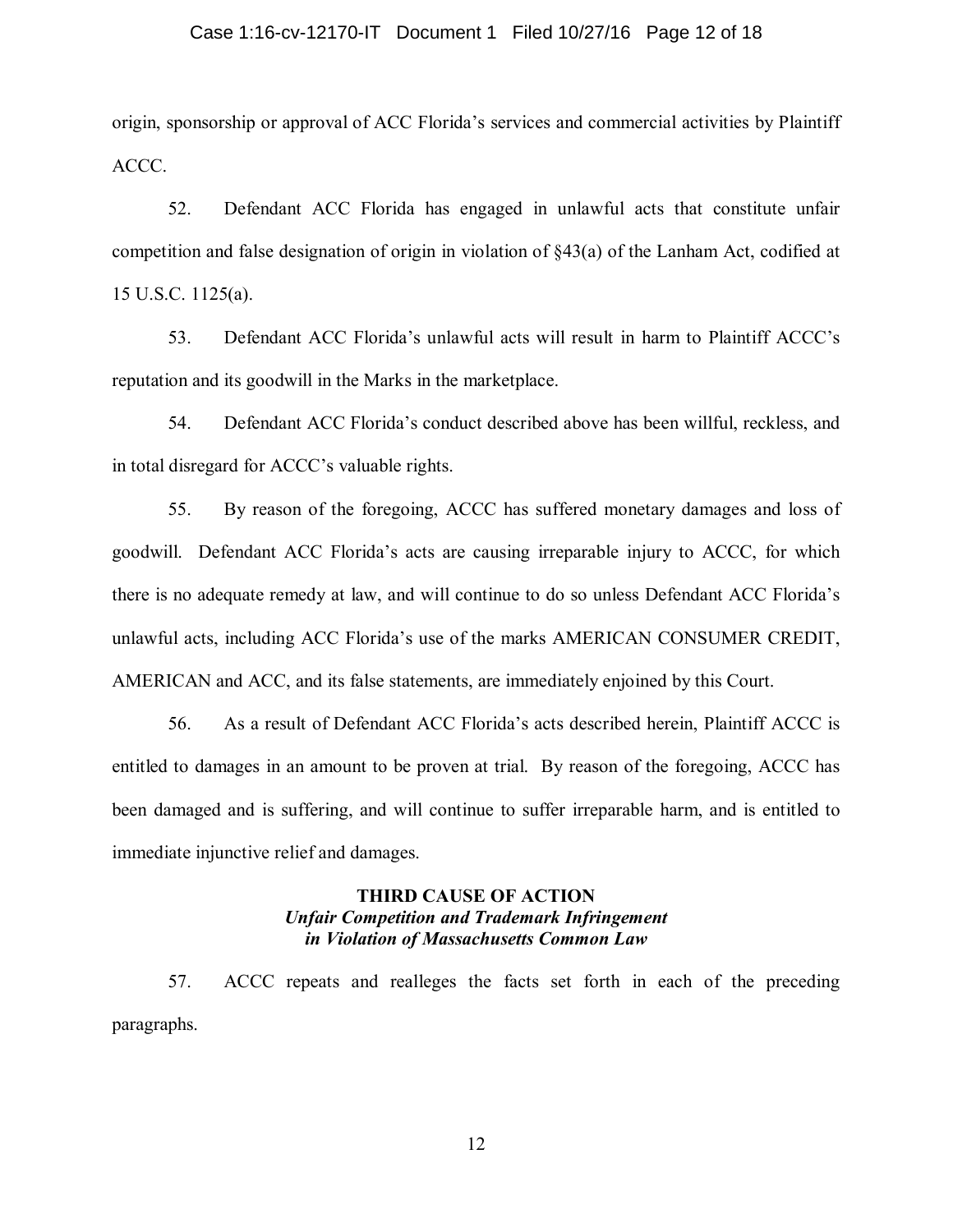#### Case 1:16-cv-12170-IT Document 1 Filed 10/27/16 Page 13 of 18

58. Plaintiff ACCC owns and enjoys common law rights in its trademarks AMERICAN CONSUMER CREDIT COUNSELING and ACC.

59. Defendant ACC Florida is using the marks AMERICAN CONSUMER CREDIT, AMERICAN and ACC in Massachusetts in connection with the sale, offer for sale, and advertising and marketing of its services in commerce, without authorization from ACCC.

60. Defendant ACC Florida's unlawful use of these marks is likely to cause confusion, mistake, or deception as to affiliation, connection, or association, of Defendant ACC Florida and ACCC, and is likely to cause confusion, mistake, or deception regarding the origin, sponsorship or approval of ACC Florida's services and commercial activities by Plaintiff ACCC.

61. ACC Florida's false statements alleged in paragraphs 30, 31, 32, and 33 above are made in commercial advertising and promotion, and are false and misleading descriptions of facts and false and misleading representations of facts that are likely to cause confusion, mistake or to deceive as to ACC Florida's services and commercial activities.

62. ACC Florida's use of the domain name aconsumercredit.com in conjunction with the marks AMERICAN CONSUMER CREDIT, AMERICAN and ACCC, and in conjunction with the false statements made as alleged in paragraphs 30, 31, 32, and 33 above, is likely to cause confusion, mistake, or deception as to affiliation, connection, or association, of Defendant ACC Florida and ACCC, and is likely to cause confusion, mistake, or deception regarding the origin, sponsorship or approval of ACC Florida's services and commercial activities by Plaintiff ACCC.

63. Defendant ACC Florida's wrongful acts and conduct as set forth herein constitute trademark infringement, unfair competition, and willful, unfair and deceptive acts or practices within the Commonwealth of Massachusetts and in violation of Massachusetts common law.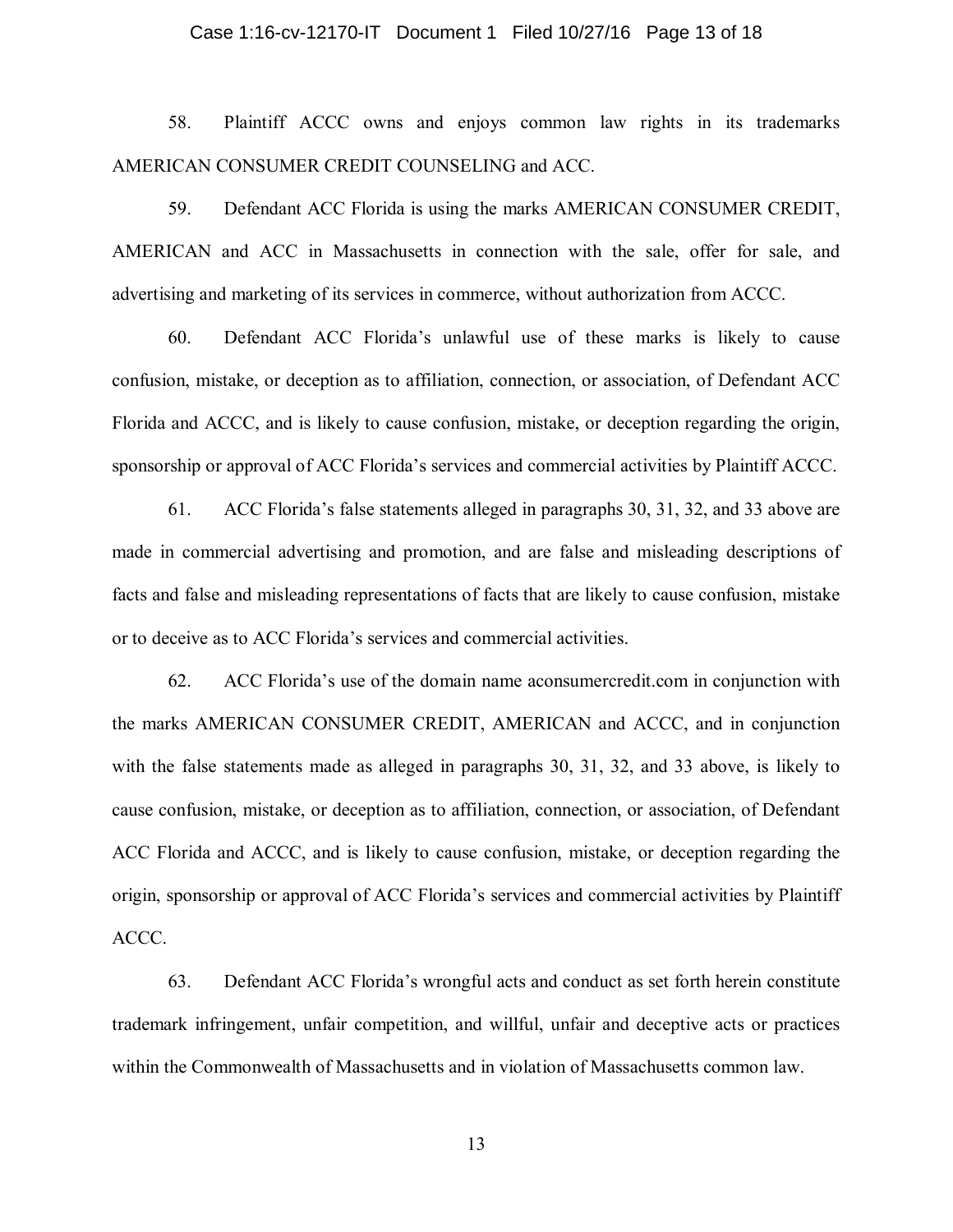### Case 1:16-cv-12170-IT Document 1 Filed 10/27/16 Page 14 of 18

64. Defendant ACC Florida's unlawful acts will result in harm to Plaintiff ACCC's reputation and its goodwill in the Marks in the marketplace.

65. Defendant ACC Florida's conduct described herein has been willful, reckless, and in violation of the Plaintiff's rights.

66. Defendant ACC Florida's wrongful and infringing activities have intended to cause, have caused, and unless enjoined by the Court, will continue to cause, irreparable injury and other harm to Plaintiff ACCC's business, reputation and goodwill.

67. Defendant ACC Florida's conduct described herein has been willful, reckless, and in violation of the Plaintiff's rights.

68. As a result of Defendant ACC Florida's acts described herein, Plaintiff ACCC is entitled to damages in an amount to be proven at trial. By reason of the foregoing, ACCC has been damaged and is suffering, and will continue to suffer irreparable harm, and is entitled to immediate injunctive relief and damages.

# **FOURTH CAUSE OF ACTION**  *Trademark Dilution in Violation of Massachusetts Law*  **(Massachusetts General Law 110H §13)**

69. ACCC repeats and realleges the facts set forth in each of the preceding paragraphs.

70. Defendant ACC Florida's unauthorized use of the trademarks AMERICAN CONSUMER CREDIT, AMERICAN and ACC will and does dilute the distinctive quality of ACCC's valuable common law trademark rights in the Marks in violation of M.G.L c.110H, § 13.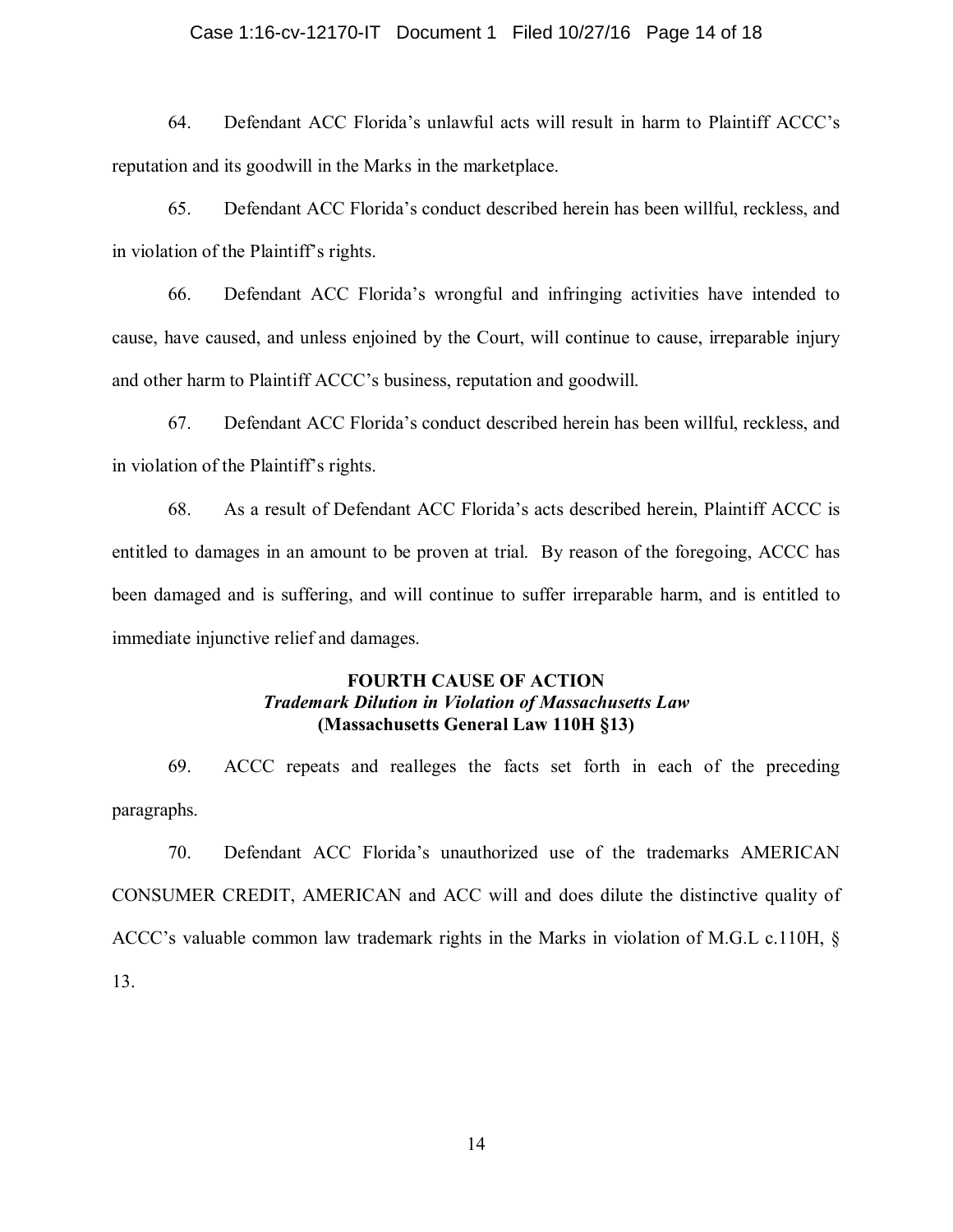#### Case 1:16-cv-12170-IT Document 1 Filed 10/27/16 Page 15 of 18

71. Unless Defendant's ACC Florida is enjoined from its wrongful conduct, ACCC will continue to suffer irreparable harm to its business reputation and the distinctive quality of its trademark, for which ACCC has no adequate remedy at law.

72. Defendant ACC Florida's conduct described above has been willful, reckless, and in violation of Plaintiff's rights.

73. By reason of the acts of Defendant ACC Florida alleged herein, ACCC has suffered, is suffering, and will continue to suffer irreparable harm and is entitled to immediate injunctive relief and damages.

#### **PRAYER FOR RELIEF**

WHEREFORE, Plaintiff ACCC respectfully asks this Court to enter judgment for on all counts against Defendant ACC Florida, and to grant ACCC, the following relief:

1. A preliminary injunction preventing Defendant ACC Florida and its officers, directors, employees, agents, affiliates, successors, assigns, and all those in privity or acting in concert with it, from using the trademarks AMERICAN CONSUMER CREDIT, AMERICAN, ACC or any mark similar thereto in connection with credit and debt inquiry and consultation services, debt and credit counseling, debt repayment planning and scheduling, debt consolidation services, pre-bankruptcy and post-bankruptcy counseling, housing counseling, student loan counseling, reverse mortgage counseling, educational services, namely conducting seminars, workshops, and individual instruction in the field of credit, debt, budgeting and money management, and timeshare cancelation services, including but not limited to any mark containing the words AMERICAN, AMERICAN CONSUMER, AMERICAN CONSUMER CREDIT, or ACC, and unfairly competing with ACCC.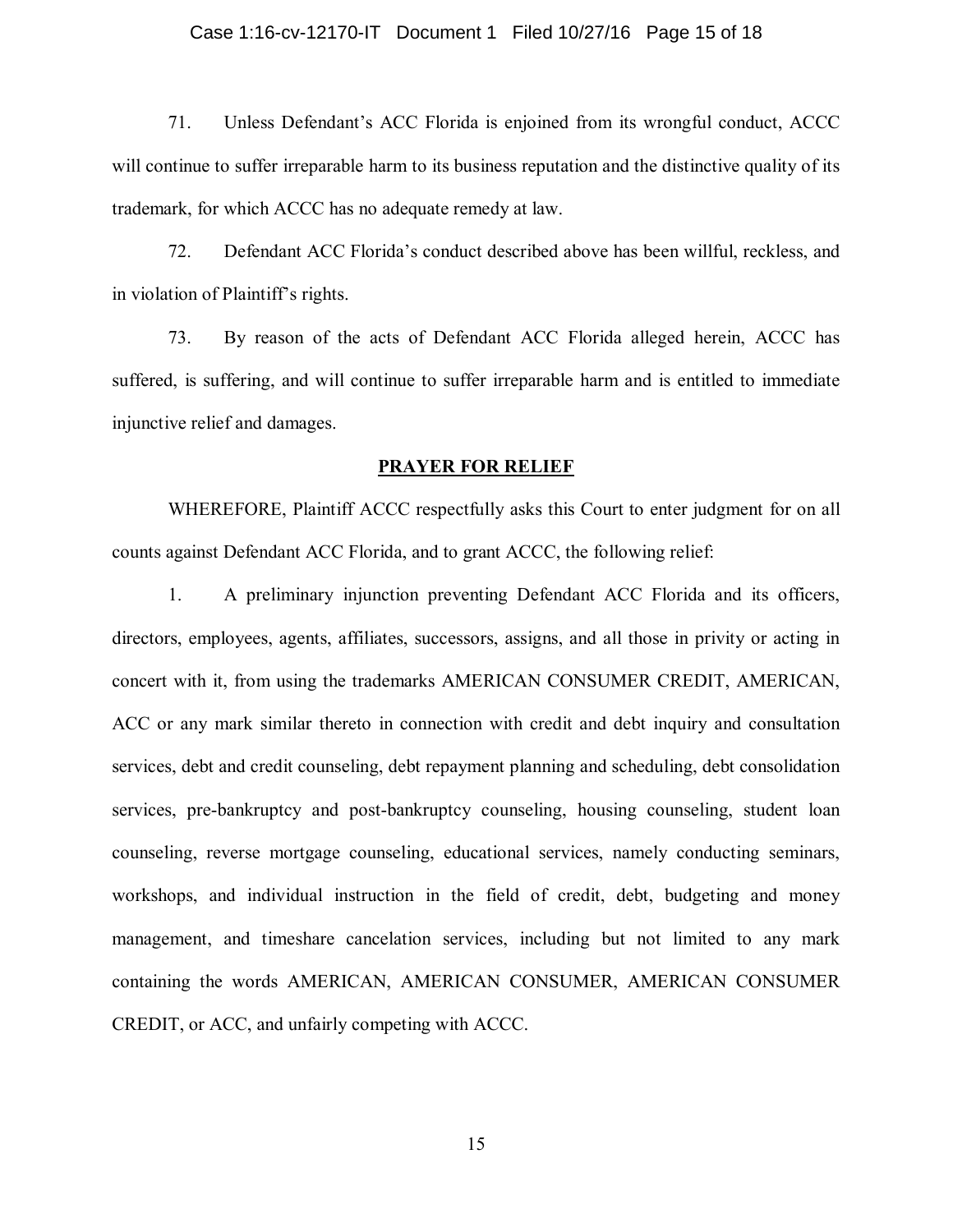#### Case 1:16-cv-12170-IT Document 1 Filed 10/27/16 Page 16 of 18

2. A permanent injunction restraining Defendant ACC Florida and its officers, directors, employees, agents, affiliates, successors, assigns, and all those in privity or acting in concert with it, from using the trademarks AMERICAN CONSUMER CREDIT, AMERICAN, ACC, and the domain name aconsumercredit.com or any mark similar thereto in connection with credit and debt inquiry and consultation services, debt and credit counseling, debt repayment planning and scheduling, debt consolidation services, pre-bankruptcy and post-bankruptcy counseling, housing counseling, student loan counseling, reverse mortgage counseling, educational services, namely conducting seminars, workshops, and individual instruction in the field of credit, debt, budgeting and money management, and timeshare cancelation services, including but not limited to any mark containing the words AMERICAN, AMERICAN CONSUMER, AMERICAN CONSUMER CREDIT, or ACC, and unfairly competing with ACCC.

3. A permanent injunction restraining Defendant ACC Florida and its officers, directors, employees, agents, affiliates, successors, assigns, and all those in privity or acting in concert with it, from falsely stating that Defendant ACC Florida was founded or established in, or has provided services since, 2004, falsely stating that it has a BBB A+ rating, falsely stating that it is a consumer advocacy organization, or falsely stating that it has a "staff of attorneys".

4. Order Defendant to account and pay over to Plaintiff all gains, profits, and advantages derived from its unlawful conduct pursuant, the damages which Plaintiff has sustained by reason of the conduct alleged herein, the costs of this action, or such other sum as the court shall find to be just, pursuant to 15 U.S.C. §1117, Massachusetts law, and other applicable law;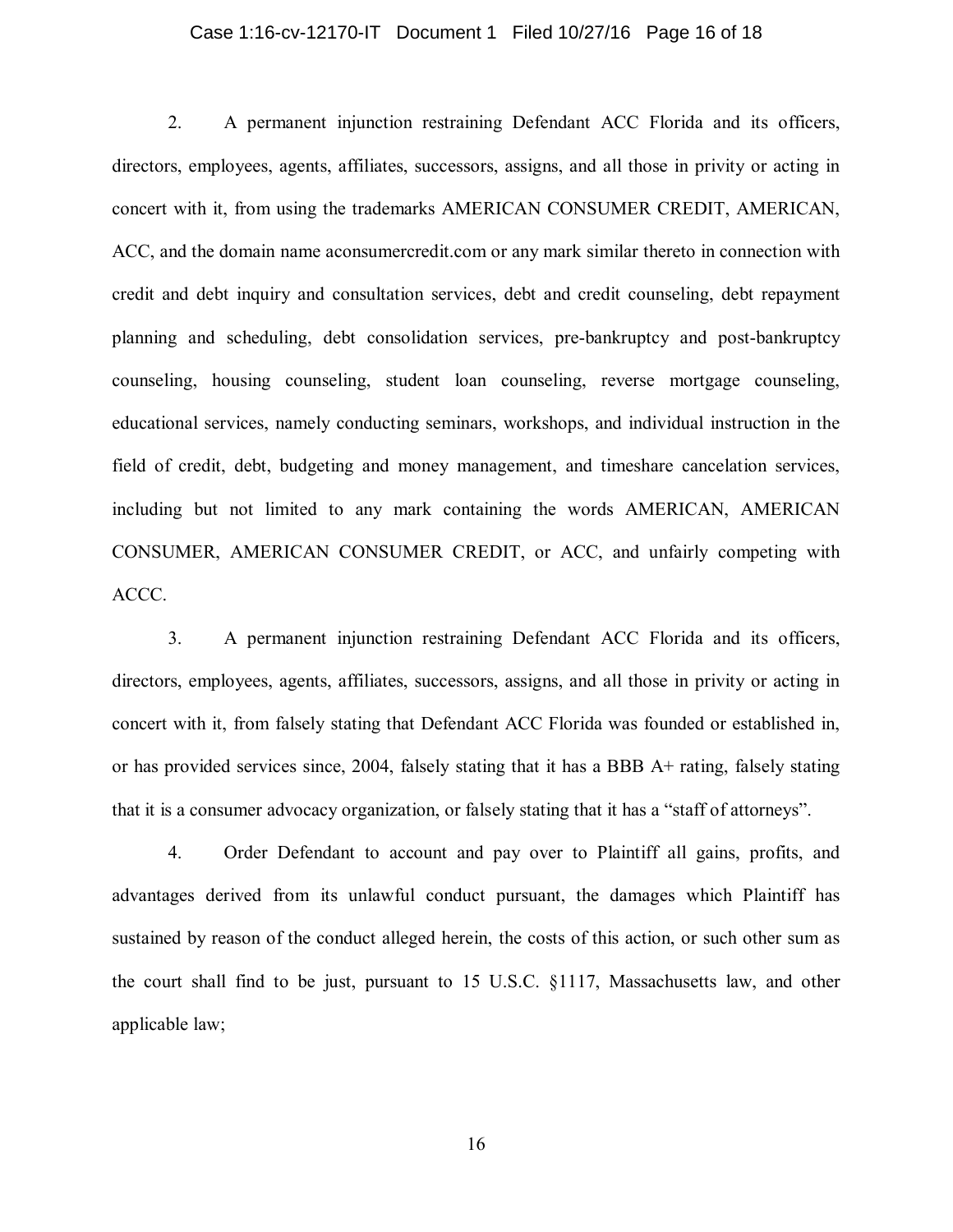### Case 1:16-cv-12170-IT Document 1 Filed 10/27/16 Page 17 of 18

6. Order Defendant to pay a sum totaling three times the compensatory damages for its willful and intentional misconduct as provided for in 15 U.S.C. §1117, and other applicable law;

7. Allow Plaintiff permission to elect, prior to final judgment, statutory damages as its recovery rather than actual damages and profits as provided in 15 U.S.C. §1117;

8. Order Defendant to pay pre-judgment interest on Plaintiff's damages as provided in 15 U.S.C. §1117 and other applicable law;

10. Order Defendant to pay Plaintiff's attorneys' fees as provided by 15 U.S.C. §1117, and other applicable law; and

11. Grant such other and further relief as is just and proper.

# **DEMAND FOR JURY TRIAL**

Pursuant to Federal Rule of Civil Procedure 38, Plaintiff hereby demands a jury trial of any issues in this action so triable.

Dated: October 27, 2016 Respectfully submitted,

By its Attorneys,

/s/ Kerry L. Timbers Kerry Timbers, BBO No. 552293 [ktimbers@sunsteinlaw.com](mailto:ktimbers@sunsteinlaw.com) Steven A. Abreu, BBO No. 672177 [sabreu@sunsteinlaw.com](mailto:sabreu@sunsteinlaw.com)  Jonathan DeBlois, BBO No. 684320 [jdeblois@sunsteinlaw.com](mailto:jdeblois@sunsteinlaw.com) SUNSTEIN KANN MURPHY & TIMBERS LLP 125 Summer Street Boston, Massachusetts 02110-1618 617.443.9292 617.443.0004 Fax